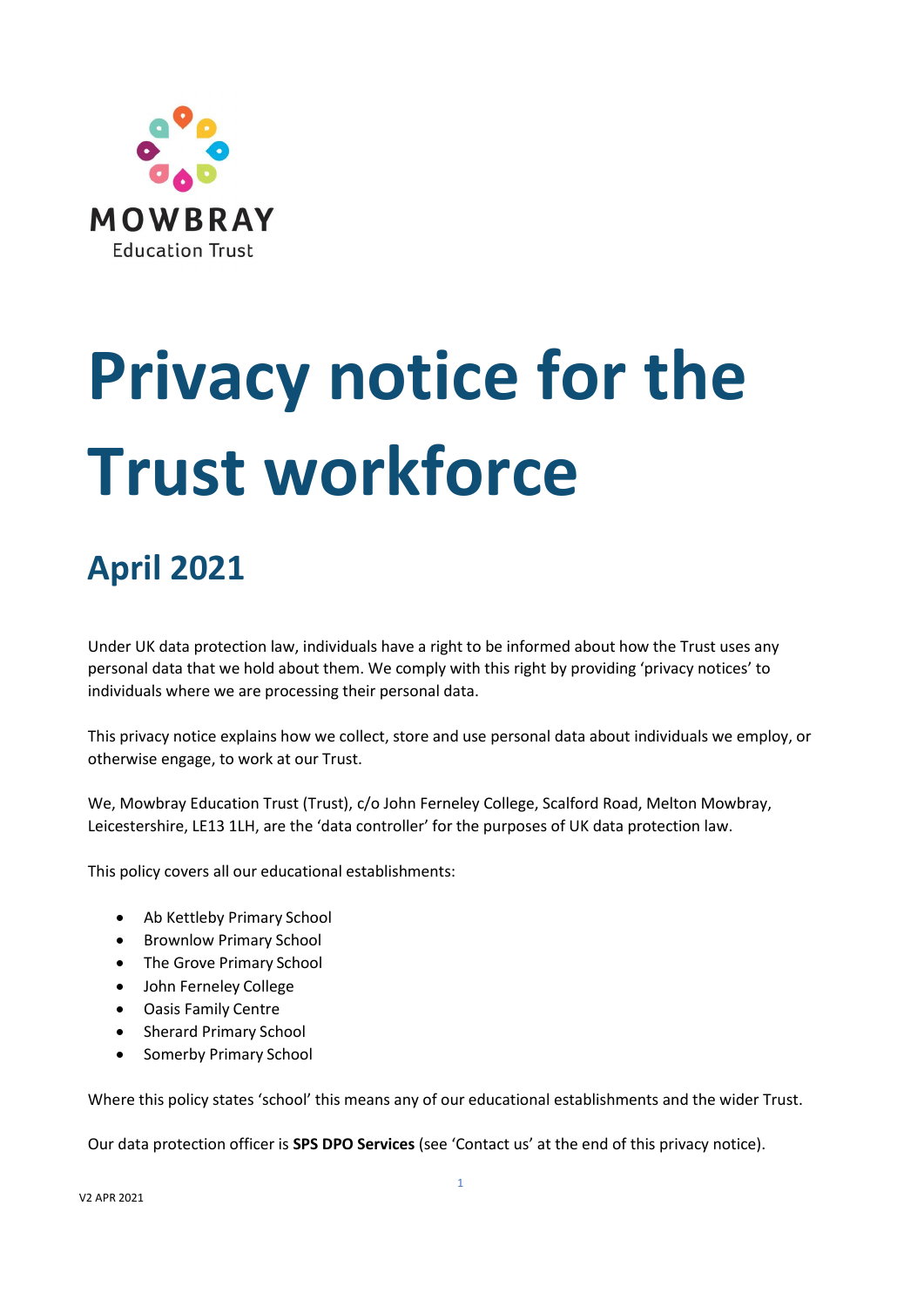# **The personal data we hold**

We process data relating to those we employ, or otherwise engage, to work at our school. Personal data that we may collect, use, store and share (when appropriate) about you includes, but is not restricted to:

- Contact details
- Date of birth, marital status and gender
- Next of kin and emergency contact numbers
- Salary, annual leave, pension and benefitsinformation
- Bank account details, payroll records, National Insurance number and tax statusinformation
- Recruitment information, including copies of right to work documentation, references and other information included in a CV or cover letter or as part of the applicationprocess
- Qualifications and employment records, including work history, job titles, working hours, training records and professional memberships
- Performance information
- Outcomes of any disciplinary and/or grievance procedures
- Absence data
- Copy of driving licence and car insurance

We may also collect, use, store and share (when appropriate) information about you that falls into "special categories" of more sensitive personal data. This includes, but is not restricted to, information about:

- Any health conditions you have that we need to be aware of
- Sickness records
- Race, ethnicity, religious beliefs, sexual orientation and political opinions
- Data about your use of the school's information and communications system
- Photographs and CCTV images captured in school
- Trade union membership

We may also collect, use, store and share (when appropriate) information about criminal convictions and offences.

We may also hold data about you that we have received from other organisations, including other schools and social services, and the Disclosure and Barring Service in respect of criminal offence data.

# **Why we use this data**

The purpose of processing this data is to help us run the school, including to:

- Enable you to be paid
- Facilitate safe recruitment, as part of our safeguarding obligations towards pupils
- Support effective performance management
- Inform our recruitment and retention policies
- Allow better financial modelling and planning
- Enable equalities monitoring
- Improve the management of workforce data across the sector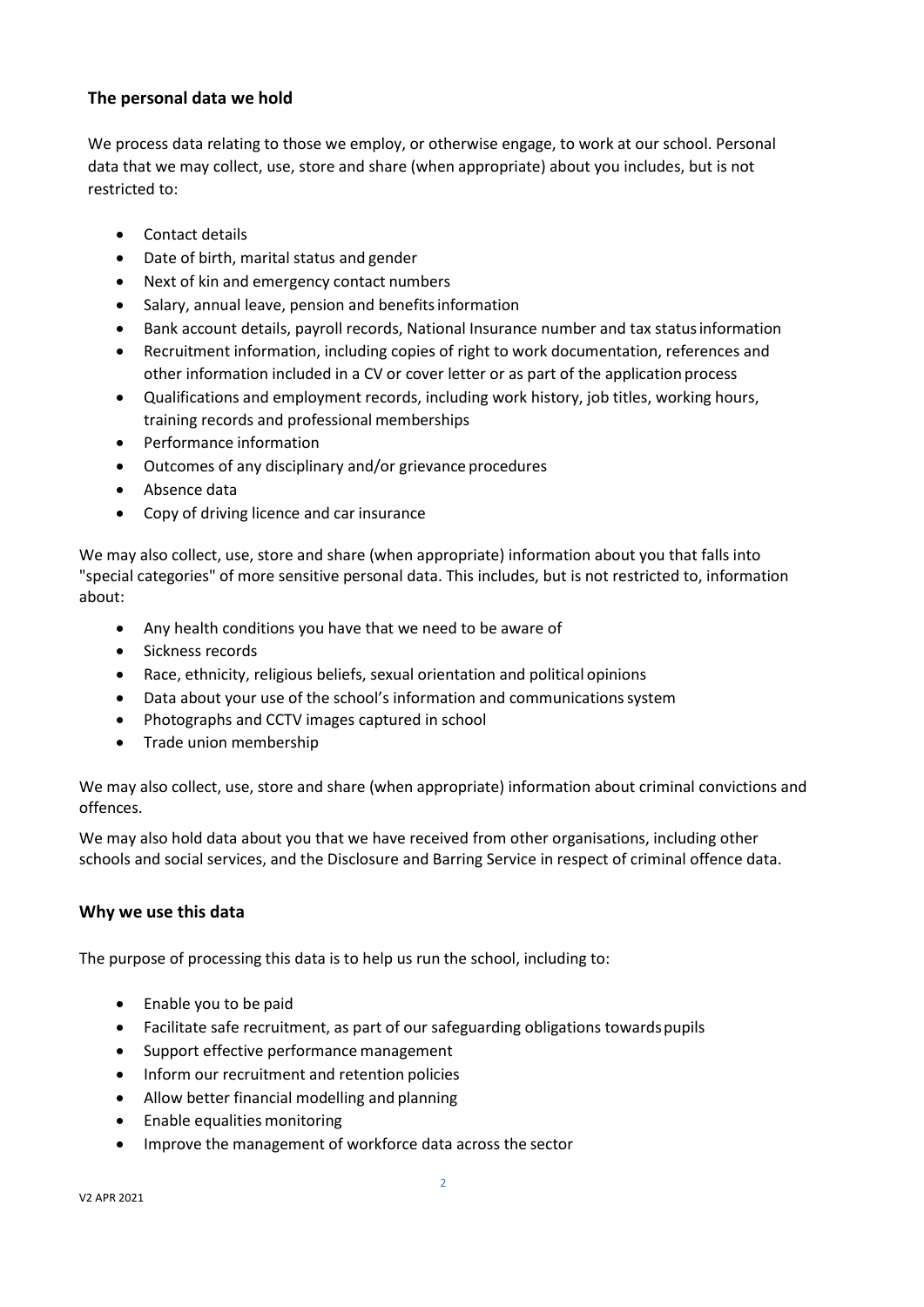• Support the work of the School Teachers' Review Body

We do not currently process any personal data through automated decision making or profiling. If this changes in the future, we will amend any relevant privacy notices in order to explain the processing to you, including your right to object to it.

# **Our lawful basis for using this data**

We only collect and use personal information about you when the law allows us to. Most commonly, we use it where we need to:

- We have to fulfil a **contract** with you or to help you enter into a contract with us
- Comply with a **legal obligation** we need to process data to meet our responsibilities under law and to keep our pupils and staff safe while on the school premises
- Carry out a task in the **public interest** we need process data to fulfil our statutory function as a school

Less commonly, we may also use personal information about you where:

- You have given us **consent** to use your personal data in a certain way
- We need to protect your **vital interests** (or someone else'sinterests) we will use this personal data in a life-or-death situation
- We have **legitimate interests** in processing the data where there is a minimal privacy impact and we have a compelling reason

Where you have provided us with consent to use your data, you may withdraw this consent at any time. We will make this clear when requesting your consent and explain how you go about withdrawing consent if you wish to do so.

Some of the reasons listed above for collecting and using personal information about you overlap, and there may be several grounds which justify our use of your data.

# **Our basis for using special category data**

For 'special category' data, we only collect and use it when we have both a lawful basis, as set out above, and one of the following conditions for processing as set out in UK data protection law:

- We have obtained your explicit consent to use your personal data in a certain way
- We need to perform or exercise an obligation or right in relation to employment, social security or social protection law
- We need to protect an individual's vital interests (i.e. protect your life or someone else's life), in situations where you're physically or legally incapable of giving consent
- The data concerned has already been made manifestly public by you
- We need to process it for the establishment, exercise or defence of legal claims
- We need to process it for reasons of substantial public interest as defined in legislation
- We need to process it for health or social care purposes, and the processing is done by, or under the direction of, a health or social work professional or by any other person obliged to confidentiality under law
- We need to process it for public health reasons, and the processing is done by, or under the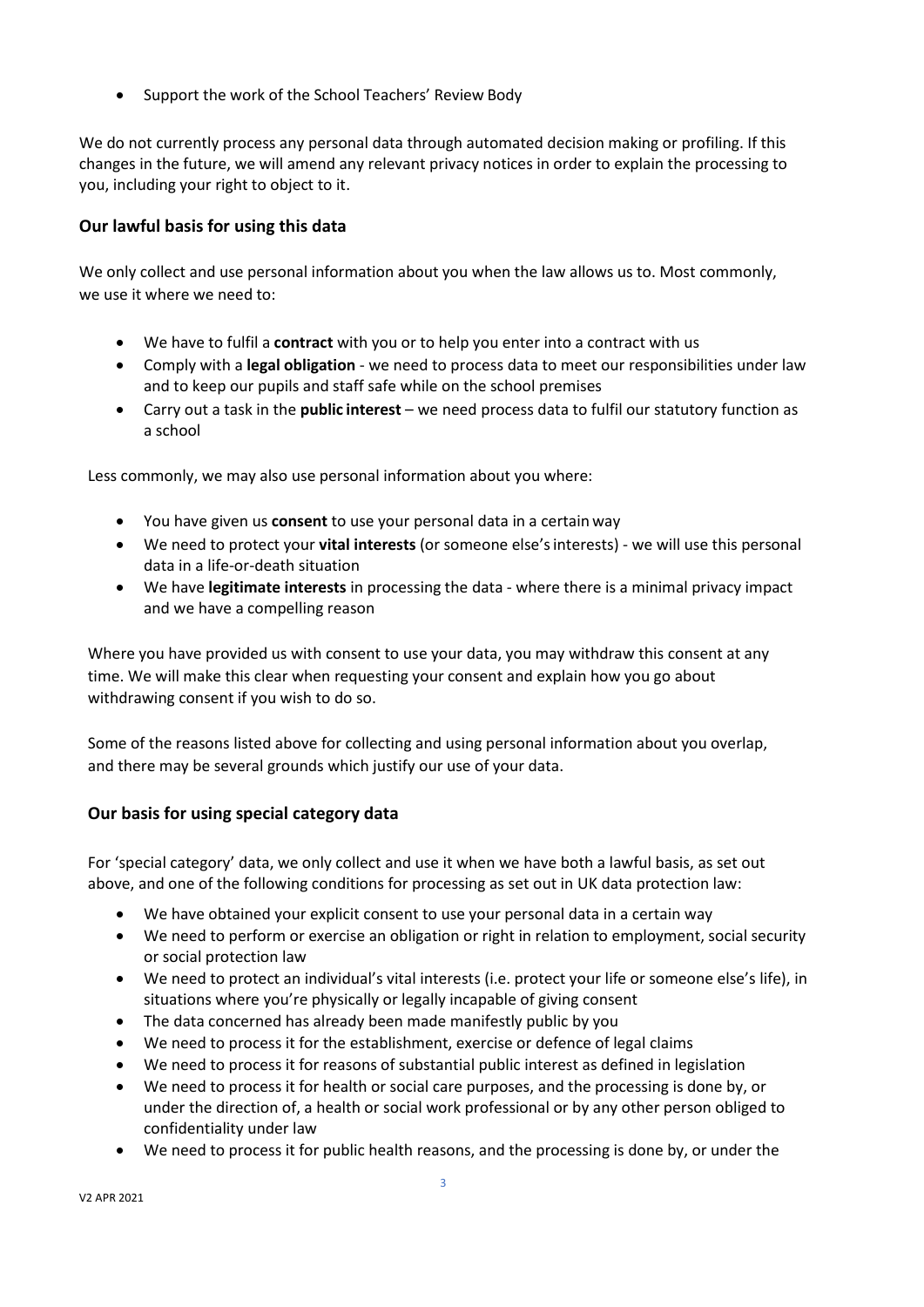direction of, a health professional or by any other person obliged to confidentiality under law

• We need to process it for archiving purposes, scientific or historical research purposes, or for statistical purposes, and the processing is in the public interest

For criminal offence data, we will only collect and use it when we have both a lawful basis, as set out above, and a condition for processing as set out in UK data protection law. Conditions include:

- We have obtained your consent to use it in a specific way
- We need to protect an individual's vital interests (i.e. protect your life or someone else's life), in situations where you're physically or legally incapable of giving consent
- The data concerned has already been made manifestly public by you
- We need to process it for, or in connection with, legal proceedings, to obtain legal advice, or for the establishment, exercise or defence of legal rights
- We need to process it for reasons of substantial public interest as defined in legislation

# **Collecting this information**

While the majority of information we collect about you is mandatory, there is some information that can be provided voluntarily.

Whenever we seek to collect information from you, we make it clear whether you must provide this information (and if so, what the possible consequences are of not complying), or whether you have a choice.

Most of the data we hold about you will come from you, but we may also hold data about you from:

- Local authorities
- Government departments or agencies
- Police forces, courts, tribunals

#### **How we store this data**

Personal data is stored in line with our Data Protection and Retention policies.

We create and maintain an employment file for each staff member. The information contained in this file is kept secure and is only used for purposes directly relevant to your employment.

Once your employment with us has ended, we will retain this file and delete the information in it in accordance with our Data Retention policy, details of which can be requested by e-mailing [dataprotection@mowbrayeducation.org](mailto:dataprotection@mowbrayeducation.org) .

#### **Data sharing**

We do not share information about you with any third party without your consent unless the law and our policies allow us to do so.

Where it is legally required, or necessary (and it complies with UK data protection law), we may share personal information about you with:

• Our local authority – to meet our legal obligations to share certain information with it, such as safeguarding concerns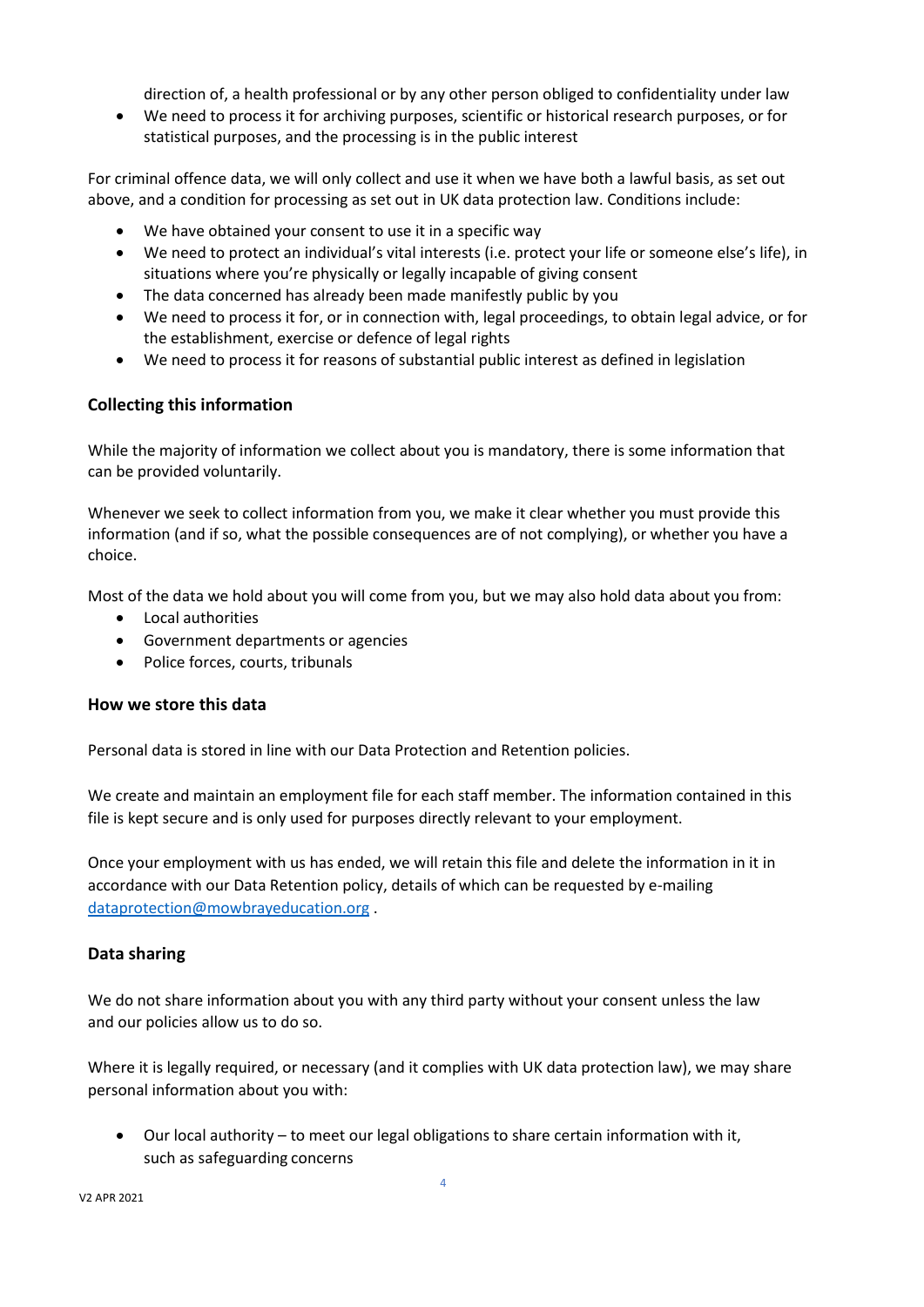- Government departments or agencies including the School Workforce Census
- Your family or representatives
- Educators and examining bodies
- Our regulator Ofsted
- Suppliers and service providers to enable them to provide the service we have contracted them for, such as payroll
- Central and local government
- Our auditors
- Trade unions and associations
- Health authorities
- Security organisations
- Health and social welfare organisations
- Professional advisers and consultants
- Charities and voluntary organisations
- Police forces, courts, tribunals
- Professional bodies

#### **Transferring data internationally**

Where we transfer personal data to a third-party county or territory, we will do so in accordance with UK data protection law.

In cases where we have to set up safeguarding arrangements to complete this transfer, you can get a copy of these arrangements by contacting us.

# **Use of your personal information for marketing purposes**

Where you have given us consent to do so, the school may send you marketing information by e-mail or text promoting school events, campaigns, charitable causes or services that may be of interest to you. You can "opt out" of receiving these texts and/or e-mails at any time by clicking on the "Unsubscribe" link at the bottom of any such communication, or by contacting our Group Data Protection Lead (see 'Contact us' below) .

# **Your rights**

#### **How to access personal information we hold about you**

Individuals have a right to make a 'subject access request' to gain access to personal information that the school holds about them.

If you make a subject access request, and if we do hold information about you, we will:

- Give you a description of it
- Tell you why we are holding and processing it, and how long we will keep itfor
- Explain where we got it from, if not fromyou
- Tell you who it has been, or will be, sharedwith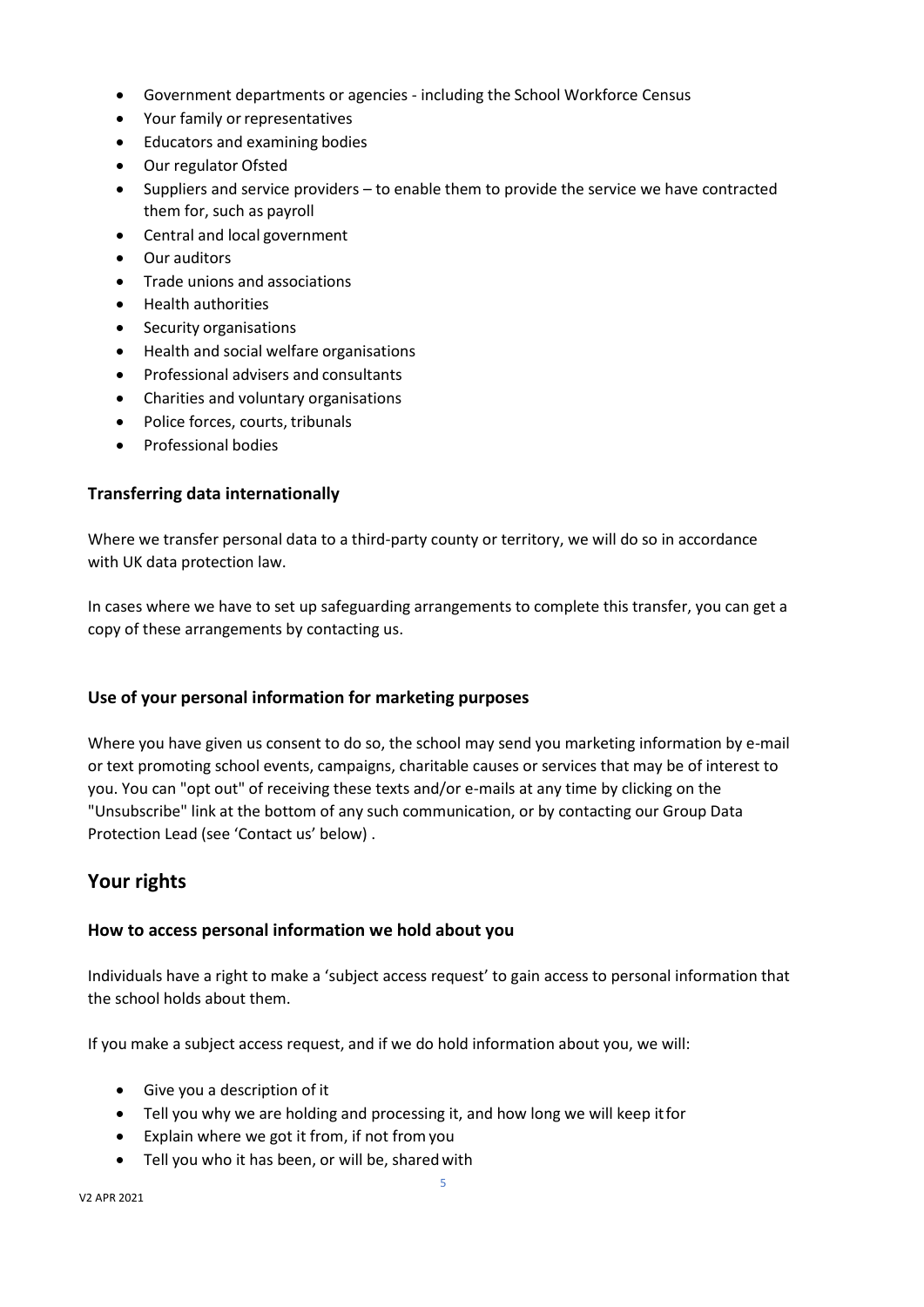- Let you know whether any automated decision-making is being applied to the data, and any consequences of this
- Give you a copy of the information in an intelligible form

You may also have the right for your personal information to be transmitted electronically to another organisation in certain circumstances.

If you would like to make a request, please contact our Group Data Protection Lead (see 'Contact us' below).

# **Your other rights regarding your data**

Under UK data protection law, individuals have certain rights regarding how their personal data is used and kept safe. You have the right to:

- Object to the use of your personal data if it would cause, or is causing, damageor distress
- Prevent your data being used to send direct marketing
- Object to the use of your personal data for decisions being taken by automated means (by a computer or machine, rather than by a person)
- In certain circumstances, have inaccurate personal data corrected, deleted or destroyed, or restrict processing
- Withdraw your consent, where you previously provided it for the collection, processing and transfer of your personal data for a specific purpose
- In certain circumstances, be notified of a data breach
- Make a complaint to the Information Commissioner's Office
- Claim compensation for damages caused by a breach of the data protection regulations

To exercise any of these rights, please contact our Group Data Protection Lead (see 'Contact us' below).

# **Complaints**

We take any complaints about our collection and use of personal information very seriously.

If you think that our collection or use of personal information is unfair, misleading or inappropriate, or have any other concern about our data processing, please raise this with us in the first instance.

To make a complaint, please contact our Data Protection Officer.

Alternatively, you can make a complaint to the Information Commissioner's Office:

- Report a concern online at <https://ico.org.uk/make-a-complaint/>
- Call 0303 123 1113
- Or write to: Information Commissioner's Office, Wycliffe House, Water Lane, Wilmslow, Cheshire, SK9 5AF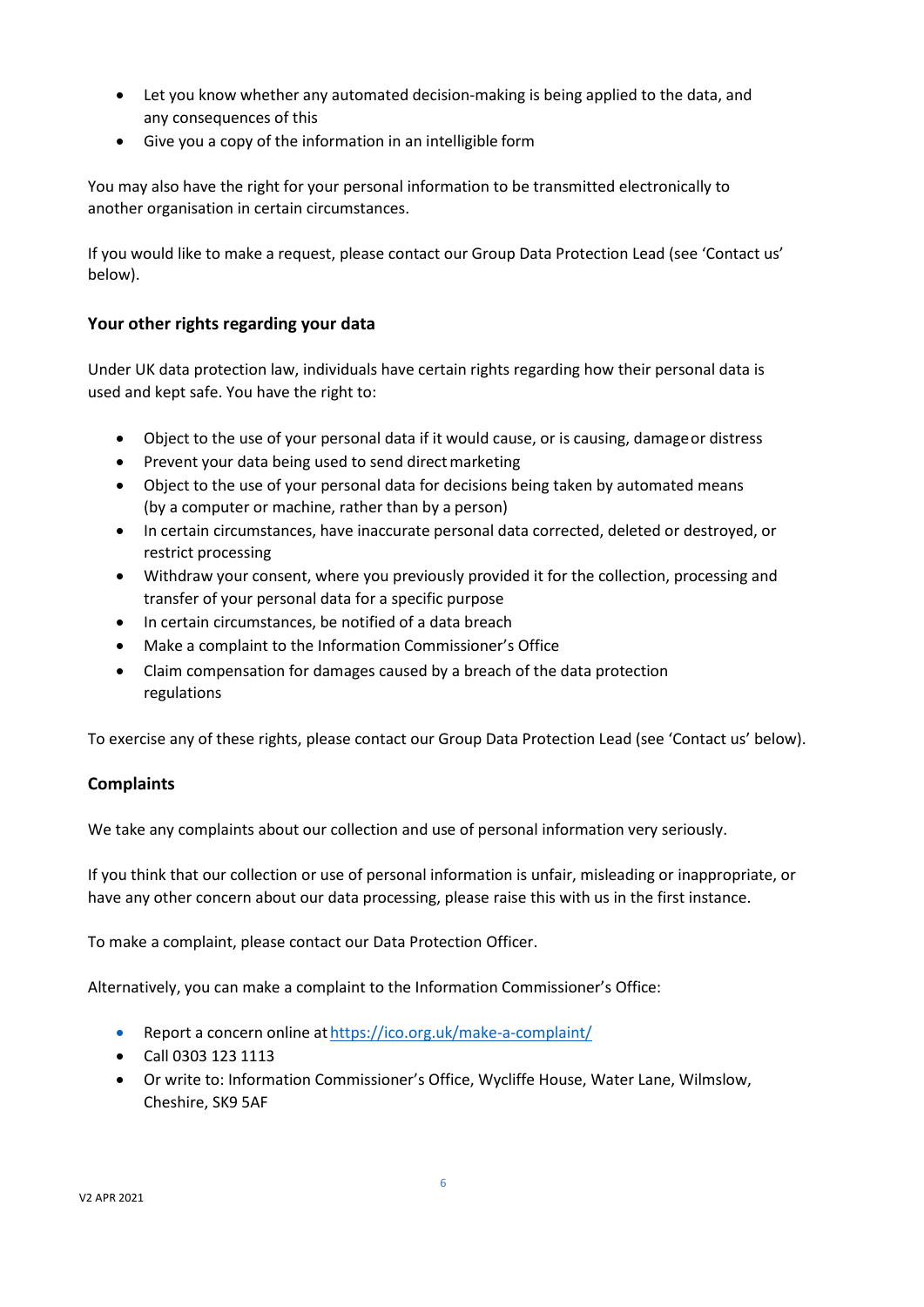#### **Contact us**

If you have any questions, concerns or would like more information about anything mentioned in this privacy notice, please contact our **Data Protection Officer**:

#### **SPS DPO Services**

Email[: sps-dpo-services@isystemsintegration.com](mailto:sps-dpo-services@isystemsintegration.com)

Correspondence address:

#### **SPS SPO Services**

I Systems Integration Devonshire House 29-31 Elmfield Road Bromley Kent BR1 1LT Tel: 0208 050 1387

However, our **Group Data Protection Lead** has day-to-day responsibility for data protection issues in our schools.

If you have any questions, concerns or would like more information about anything mentioned in this privacy notice, please contact them:

**Group Data Protection Lead**, Mowbray Education Trust, c/o John Fernley College, Scalford Road, Melton Mowbray, LE13 1LH, Tel: 01664 565901 or email [dataprotection@mowbrayeducation.org](mailto:dataprotection@mowbrayeducation.org) .

*This notice will be reviewed next by Mowbray Education Trust in Summer Term 2022.*

#### **Log of Changes to Document**

| Version | Date     | Page      | Change                                                 | Approver:                    |
|---------|----------|-----------|--------------------------------------------------------|------------------------------|
| V1.0    | 25/05/18 | All pages | Approved by MET Board                                  | <b>Group Operations</b>      |
|         |          |           |                                                        | Manager                      |
| V2.0    | $Oct-19$ | All pages | Annual Review with the following changes               | <b>Group Data Protection</b> |
|         |          |           | made;                                                  | Lead                         |
|         |          |           | <b>Page 1</b> – Date of Policy updated, and Trust      |                              |
|         |          |           | address added                                          |                              |
|         |          |           | <b>Page 3</b> – 'How we store this data' – updated     |                              |
|         |          |           | with references to Data Retention Policy and           |                              |
|         |          |           | how to obtain details                                  |                              |
|         |          |           | <b>Page 4 - 'Data Sharing' - addition of Charities</b> |                              |
|         |          |           | and Voluntary organisations to list                    |                              |
|         |          |           | Page 6 - Next review date for MET Audit                |                              |
|         |          |           | Committee updated                                      |                              |
|         |          |           | <b>Page 6</b> – Added table for 'Log of changes to     |                              |
|         |          |           | Document'                                              |                              |
|         |          |           | All pages - Version control and page numbers           |                              |